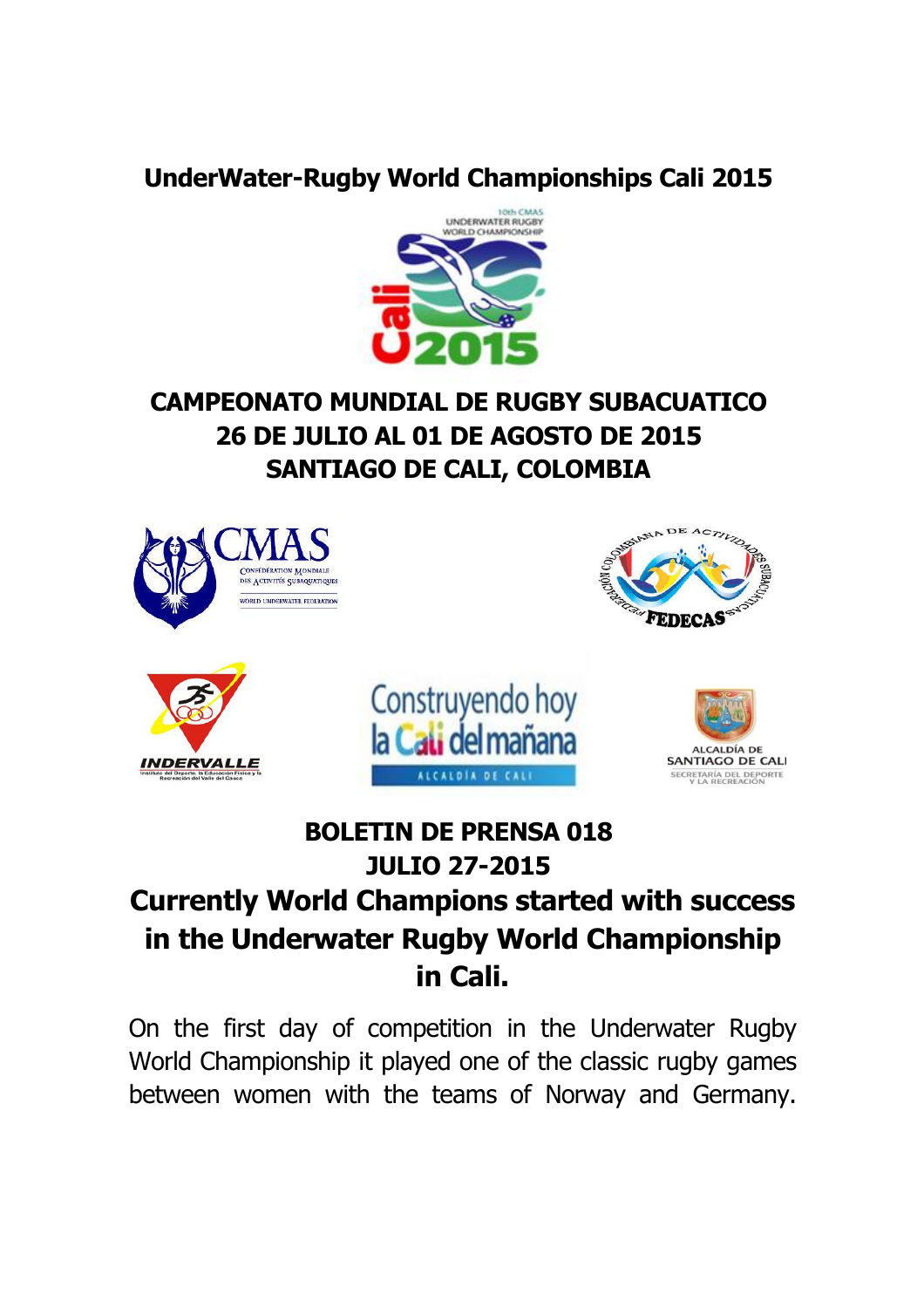Both teams are part of the favorites group to win the championship.

Norwegians are the currently World Champions and won to Germany 2 - 1.

In this Tuesday 28th, the Germany team will play with Denmark at 10 am. Moreover, Norway will have their match with USA at 11 am.

Colombia is also one of the favorites to win the World Championship. Tomorrow, Colombia will face to Australia at 9:00 a.m. (Colombian hour).

#### **Colombia debuts with a wide margin goal victory at the World Underwater Rugby Championship in Cali.**

The World Underwater Rugby Championship began this Monday July 27 with a great opening presentation by Colombia.

The male team overcame Australia by 20 goals to nil. The ladies, on a closer match, prevailed over Finland 1-0.

Every Colombian goal was celebrated by the great public attendance at the Alberto Galindo Herrera pools, for the championship opening matches.

This Tuesday, at 4:00 in the afternoon, the male Colombian team, led by Vallecaucano Coach Pedro Felipe Medinacelli, will face defending champions Norway.

The ladies, under the management of Coach Antioqueño Federico Londoño, will face Australia at 9:00 in the morning.

The male teams of Colombia and Norway faced each other on November of last year, at the club Euro Cup in Germany. The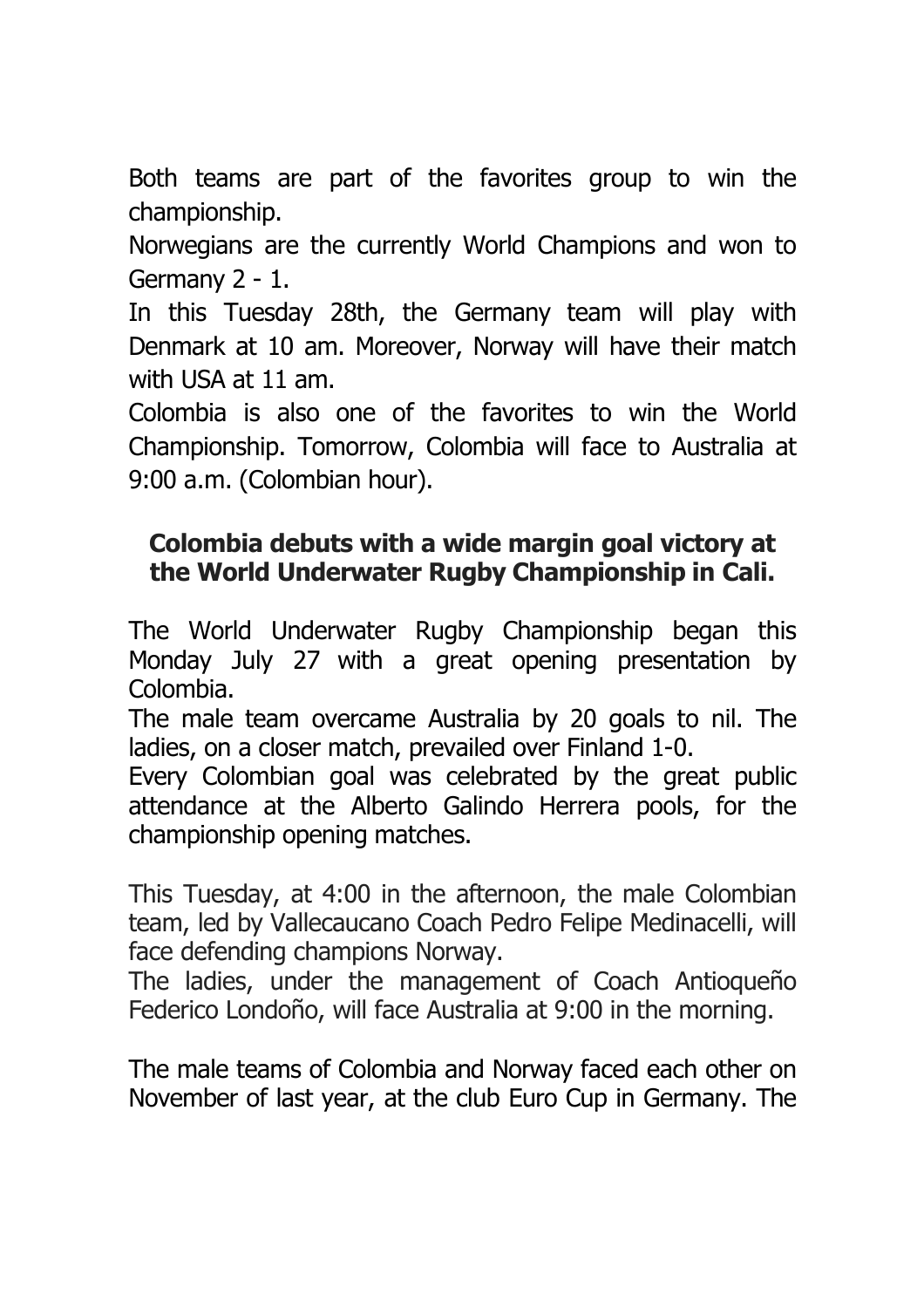Colombian national team was invited through club Orcas of Medellin.

The results, after two matches, were a victory for each by the minimum difference 1-0.

Orcas club is the base for the male Colombian team that competes at the World Underwater Rugby Championship Cali 2015.

Other results of the first day of competitions:

| Venezuela 29 South Africa |              | $0 - M$ |
|---------------------------|--------------|---------|
| Austria<br>10             | <b>USA</b>   | $1 - M$ |
| Spain<br>2 <sup>1</sup>   | Canadá       | $2 - M$ |
| Venezuela 2 Australia     |              | $2 - F$ |
| Denmark 18                | <b>USA</b>   | $0 - F$ |
| Norway 2                  | Germany      | $1-F$   |
| Germany 32                | South Africa | $0 - M$ |
| Sweden<br><b>D</b>        | Austria      | $0 - M$ |

Schedule for the second day of competitions, Tuesday July 28:

| 8:am | Sweden vs Venezuela   |  |
|------|-----------------------|--|
| 9am  | Colombia vs Australia |  |

- 10am Germany vs Denmark F
- 11am Norway vs USA F
- 3:pm Denmark vs Spain M
- 4:pm Norway vs Colombia M
- 5:pm Germany vs Venezuela M
- 6:pm Sweden vs USA M
- 7:pm Denmark vs Canadá M
- 8:pm Norway vs Australia M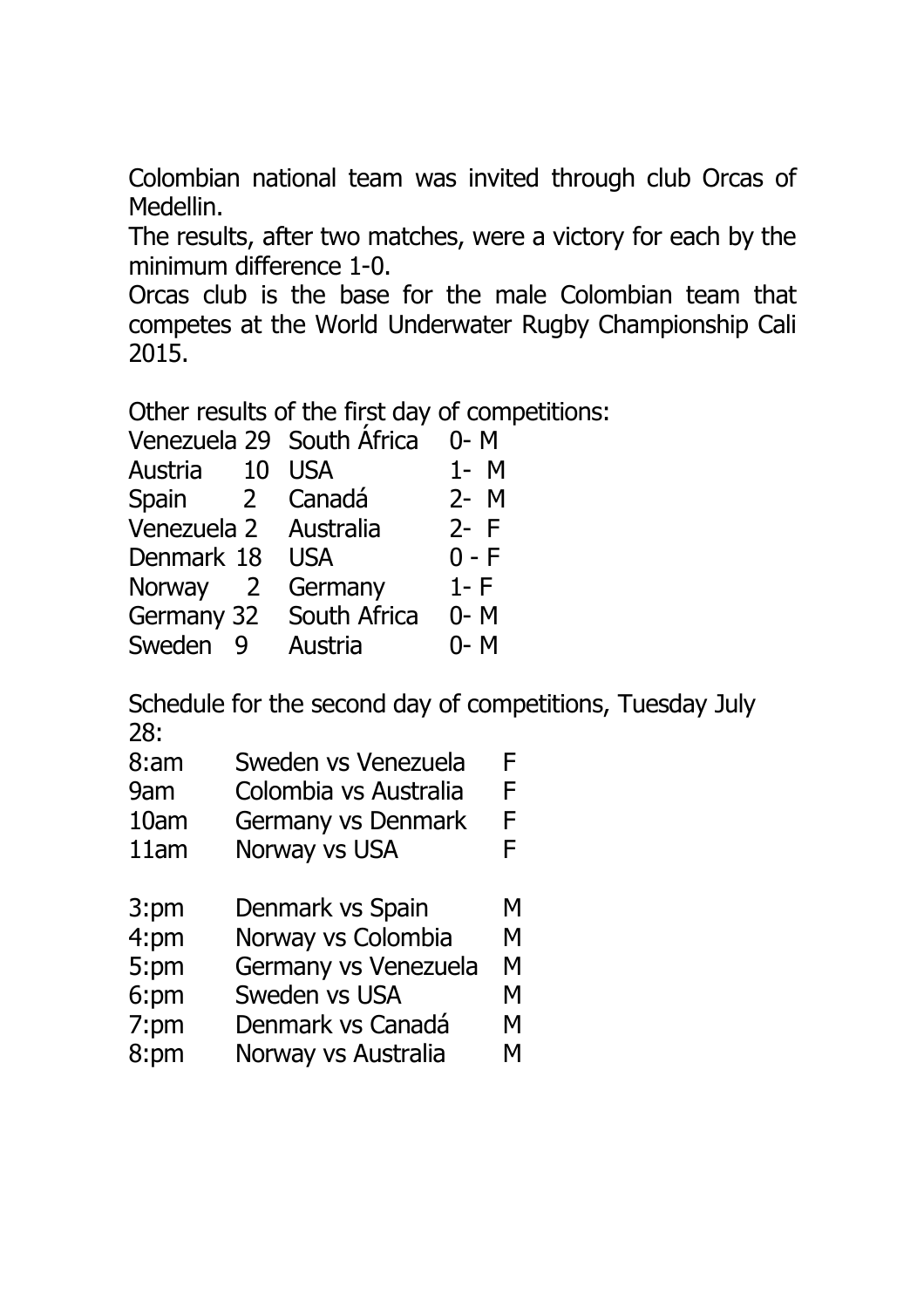The games will be broadcasted live, streaming through the official webpage of the Championship: <www.uwrworldchampionship.com>

SILVIO ZAMORA RAMIREZ Prensa mundial. Fotógrafo oficial: Guillermo Gutiérrez

# **Las actuales campeonas del mundo iniciaron con triunfo en mundial de Rugby subacuático en Cali.**

En el primer día del mundial de Rugby Subacuático se jugó uno de los clásicos entre las mujeres, con los equipos de Noruega y Alemania. Ambos equipos hacen parte del grupo de favoritos para ganar el título.

Las noruegas, actuales campeonas mundiales, se impusieron ante Alemania 2 goles 1.

Para el partido de este martes el equipo alemán deberá enfrentar a Dinamarca a las 10 am.

En cuanto al ganador, Noruega, enfrentará a Estados Unidos 11 am.

Colombia, aspirante también a disputar el título se enfrenta con Australia a las 9:00 de la mañana hora de Colombia.

## **Colombia debutó con goleada a favor en mundial de Rugby Subacuático de Cali.**

Buen debut tuvo Colombia en el Campeonato Mundial de Rugby Subacuático que inició en Cali este lunes 27 de julio.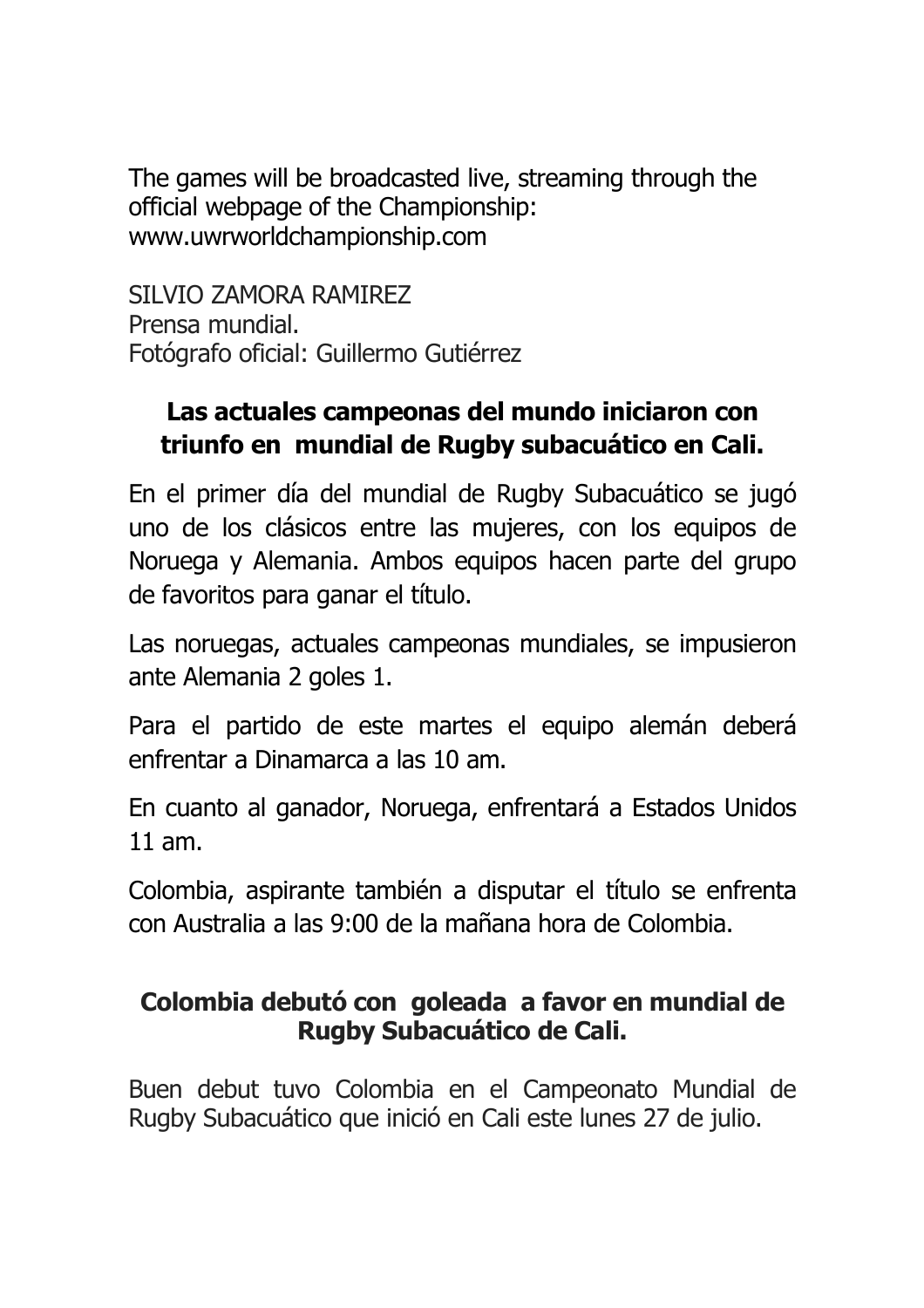El equipo masculino venció a Australia 20 goles por cero, mientras que las damas en un juego más parejo, se impusieron a Finlandia 1-0.

La apertura del campeonato en las piscinas Alberto Galindo Herrera, tuvo muy buena asistencia de público que disfrutó por cada gol que anotaron los equipos colombianos.

El próximo juego del equipo de hombres dirigido por el vallecaucano Pedro Felipe Medinacelli, será este martes a partir de las 4:00 de la tarde ante el actual campeón mundial Noruega.

Las damas con la dirección del antioqueño Federico Londoño juegan a las 9:00 de la mañana con Australia.

Los equipos masculinos Colombia y Noruega se enfrentaron en noviembre del año pasado en la Euro Copa de clubes de Alemania, donde los Nacionales fueron invitados con el equipo Orcas de Medellín.

El resultado en esa ocasión fue de un juego ganado para cada equipo con marcador 1-0.

Orcas es la base de la selección Colombia que compite en el Mundial de Rugby Subacuático Cali 2015.

Otros resultados del primer día de competencias: Venezuela 29 Suráfrica 0- M Austria 10 Estados Unidos 1- M España 2 Canadá 2- M Venezuela 2 Australia 2 F Dinamarca 18 USA 0 F Noruega 2 Alemania 1 F Alemania 32 Suráfrica 0 M Suecia 9 Austria 0 M